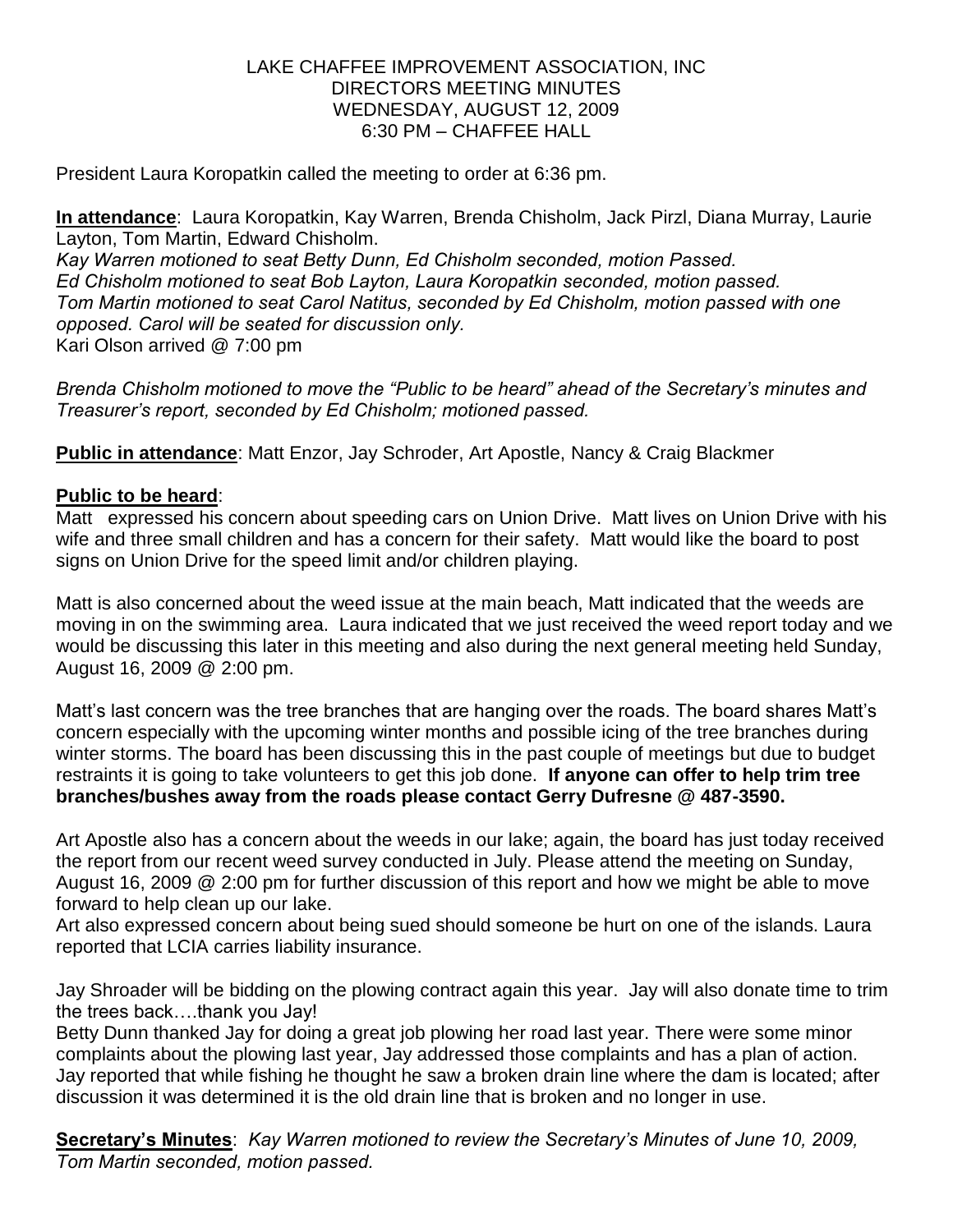Kay Warren motioned to accept the Secretary's minutes of June 10, 2009, Laurie Layton seconded, and motion passed with 2 abstained.

**Treasurer's Report**: *There was a discussion about the amount of people that have multiple properties but only pay one annual taxes. This, along with members who have not paid their annual taxes is creating a shortage in our annual budget. Please attend our budget meeting on Sunday, August 16, 2009 @ 2:00 pm.*  Tom martin motion to accept the Treasurer's Report of 8/1/09, Diana Murray seconded, motion passed.

**Constable Report**: Gerry was not available but Laura gave a report.

Tree clipping is a slow process; our budget is very limited, volunteer help is needed. Property owners need to be pro-active. If you have bushes or tree limbs that you can easily get to, please remove those to make our roads passable for the mail delivery and plows.

Diana Murry reported that she had a dead squirrel left in her mail box after the delivery of mail one day. If anyone has any information please contact the state police. Also take notice: Tampering of mailboxes is a federal offence. The board told Diana she should contact the state police if anything of this nature should happen again.

**Road Report**: Gerry Dufrense was not available to give a report. The road work should begin shortly; unusually heavy rain delayed the paving that was scheduled.

**Bingo**: We still need help on the bingo floor. So far this year bingo has contributed over \$7,000 to our budget, without bingo we would be looking to our members for this money. Any amount of time even just one Saturday every two months would be helpful. Please contact Kay Warren @ 487-3744 if you can help with just three hours of your time.

**Kitchen**: Kay Warren reported that Diana is doing a great job!

Diana is going to be gone for an extended period of time and the kitchen is going to need some help. We do have a few other volunteers in the kitchen but not enough, the board does thank the few we do have! Laura asked if any new board members would be interested in volunteering in either the kitchen or bingo. Carol Natitus volunteered to be trained in the kitchen.

**Beach Report**: Laura reported there are 5 members living on Oak Street that have completed work on Mother's beach. Laura reported that it looks great. Thank you to those members! Laura reported that members living on Armitage Court commented on how nice the beach looked and wanted to thank those who did all the hard work.

Sandy Moquin and her sister Karen have mowed and blown the leaves off the main beach again. The board would like to thank Sandy and Karen for their time and hard work in keeping the main beach looking nice.

The islands continue to be cleaned by Craig Blackmer. Tom Martin also helped in the island clean up by removing glass, Thank you Tom!

If members could remove what they bring onto the islands it could help us keep our islands clean. Ed Chisholm asked about purchasing some sand for the main beach.

Laura discussed having a boat launch for launching and retrieving of boats without ripping up the grass at the boat dock. After a discussion the board decided to replace a small portion of the grass with large crushed stone near the water's edge.

Tom Martin said the dock is unsafe and needs to be fixed. Ed Chisholm and Tom Martin will be attempting to lift the boat dock to re-set the dock on top of the cement blocks. If you can volunteer to help with this project please contact either Tom Martin @ 487-3599 or Ed Chisholm @ 487-0948.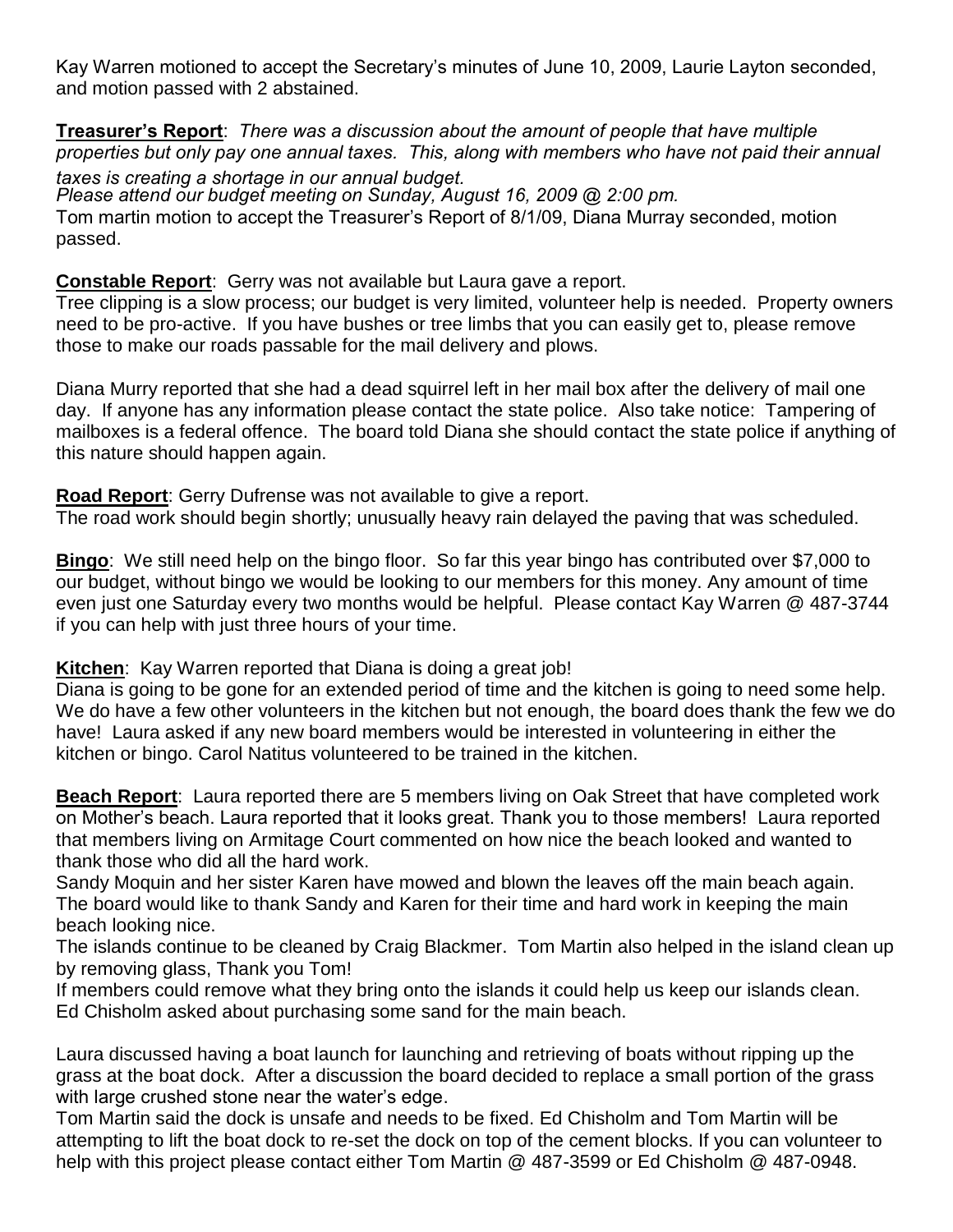Laura proposed an identification "tag system" for boats to prove LCIA membership. The board also discussed a "fee" for member's boats, docks and swim rafts/platforms as a way to raise revenue for the lake.

**Environmental**: Water samples have been tested on August 6, 2009 and came back very good. Water tests are not posted with every test. If the water comes back with unacceptable standards there will be a sign posted at the beaches indicating the beach is closed.

Diana presented the results of the weed survey report that was completed in July of 2009. Please see attached report.

## *All members: For a further discussion of the weed report please attend the Budget meeting on Sunday, August 16, 2009 @2:00 pm.*

Diana Murray was excused from the meeting @ 9:15 pm

*Kay Warren motioned to present the budget to the membership on Sunday, August 16, 2009 @ 2:00 pm for a vote, seconded by Tom Martin, motion passed.*

Tom Martin was excused from the meeting @ 9:30 pm

**Fundraiser Report**: The Bazaar only made \$400.00 last year and the attendance was down from the previous year. There is a lot of paperwork and not enough volunteers; therefore the bazaar has been cancelled this year.

**Correspondence**: The registered letter sent to Peggy James concerning the trailer on Union Drive came back to LCIA "unclaimed". The board discussed what the next step was. The board will investigate how much it will cost to have the trailer removed. A letter will be sent to Peggy James indicating our intention to have the trailer removed at her expense.

**New Business**: *Bob Layton motioned All Lake-related e-mail sent to board members or chairs as representatives of LCIA be presented as correspondence to the entire board. Motion seconded by Kay Warren. Motion passed.* 

**Old Business**: Bob Layton reminded everyone that he needs ads for the newsletter. The ads must be in by mid September; a business card-sized ad is \$25.00 per newsletter. Bob indicated to the board members that if each board member could provide **one** ad for the newsletter it could be self sufficient.

Of course any LCIA members reading these minutes can also provide Bob Layton with an ad for the upcoming newsletter by contacting Bob @ 487-2417

*Kari Olson moved to adjourn meeting @ 10:04 pm, Ed Chisholm seconded. Meeting adjourned @10:04 pm.* 

 Respectfully Submitted, Brenda Chisholm LCIA Secretary